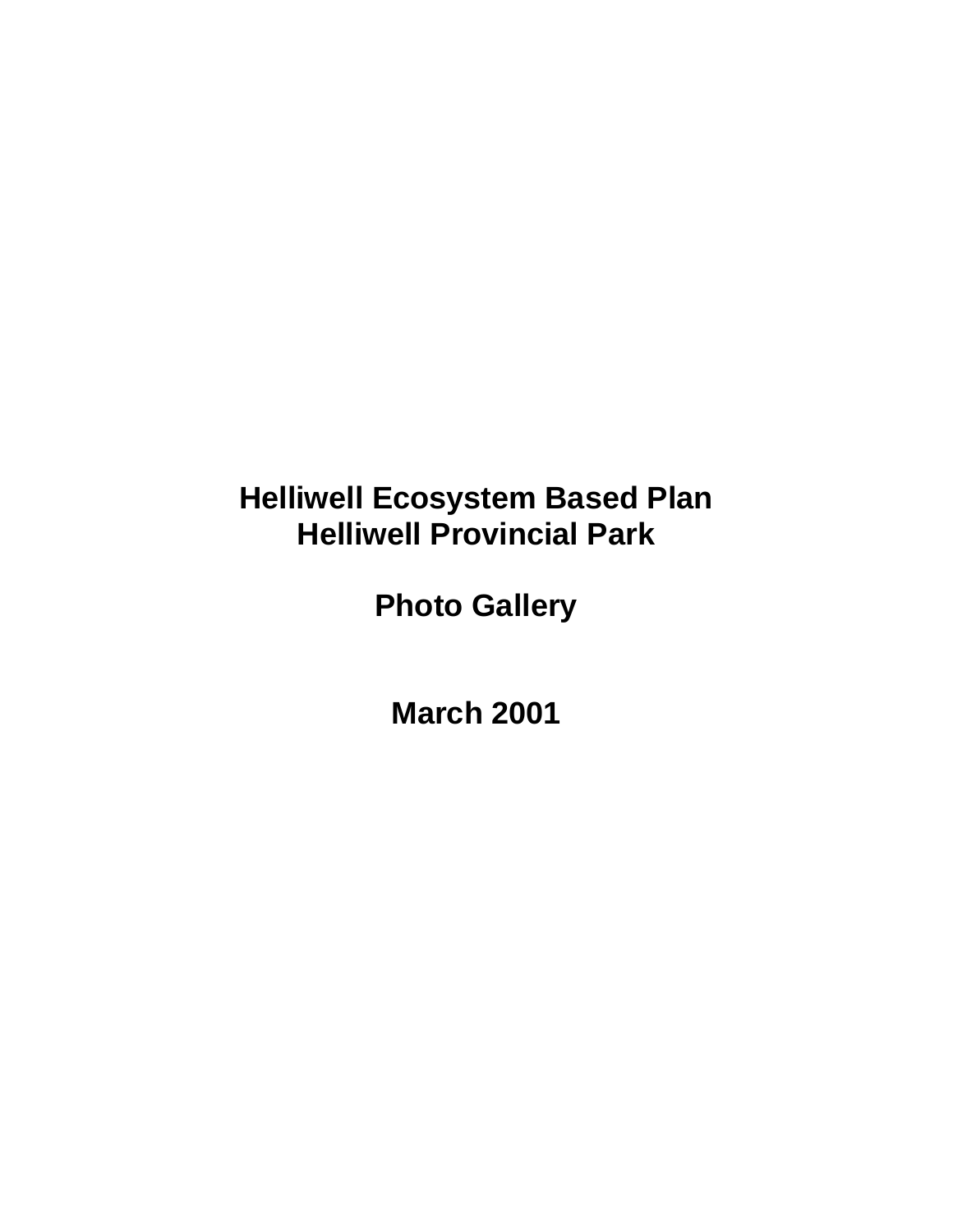**Photo 1 Two old growth Douglas-firs, with wildlife habitat values, adjacent to proposed interior trail in Douglas-fir / Oniongrass old growth forest.**





**Photo 2 Sister Cedars, one of the many special natural features within the second-growth forest.**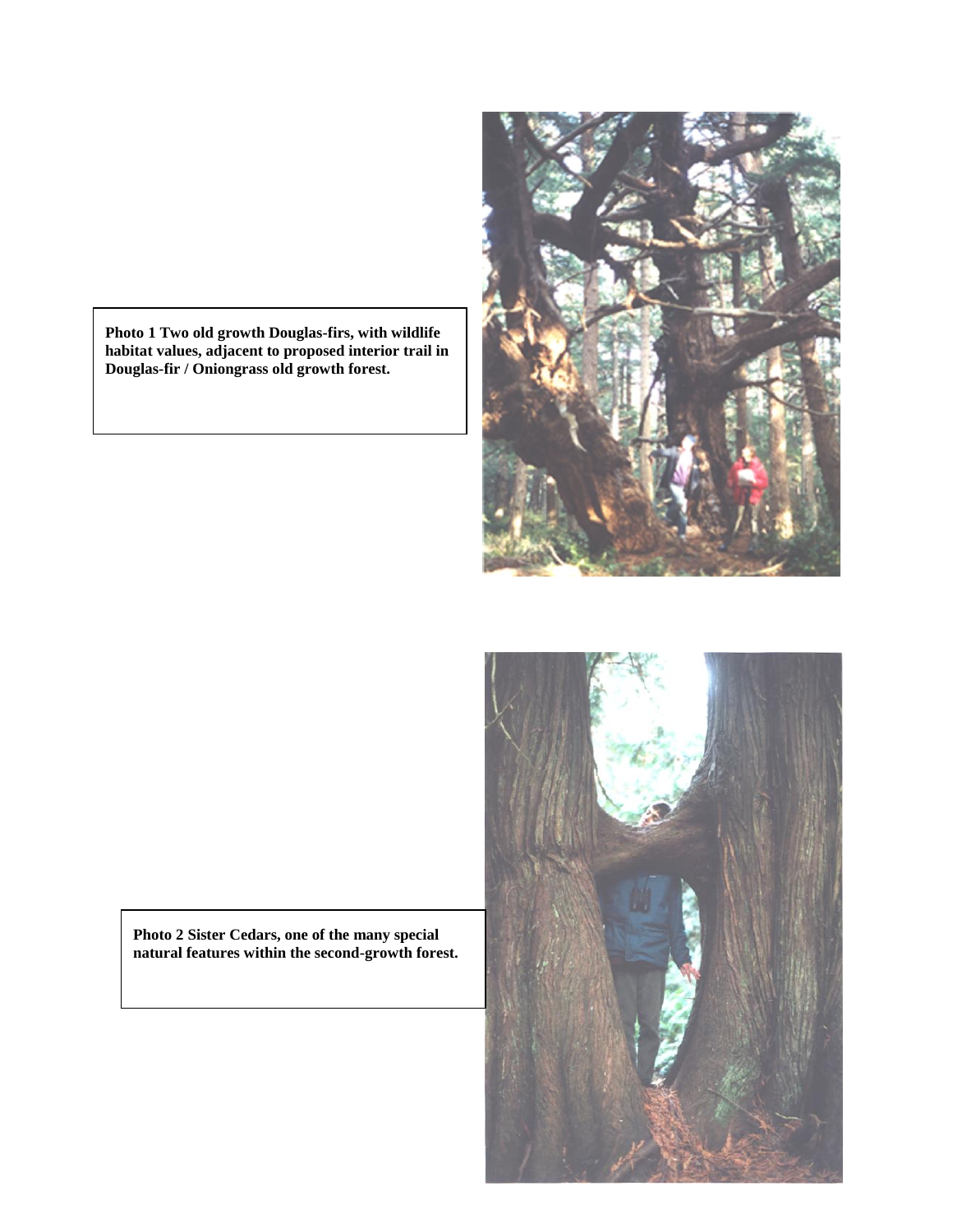

**Photo 3 Shore pine stand that grew up after burn in 1983. Transitional zone of Douglas-fir / Shore Pine / Arbutus**



**Photo 4 Shore pine stand that grew up after 1988 burn.**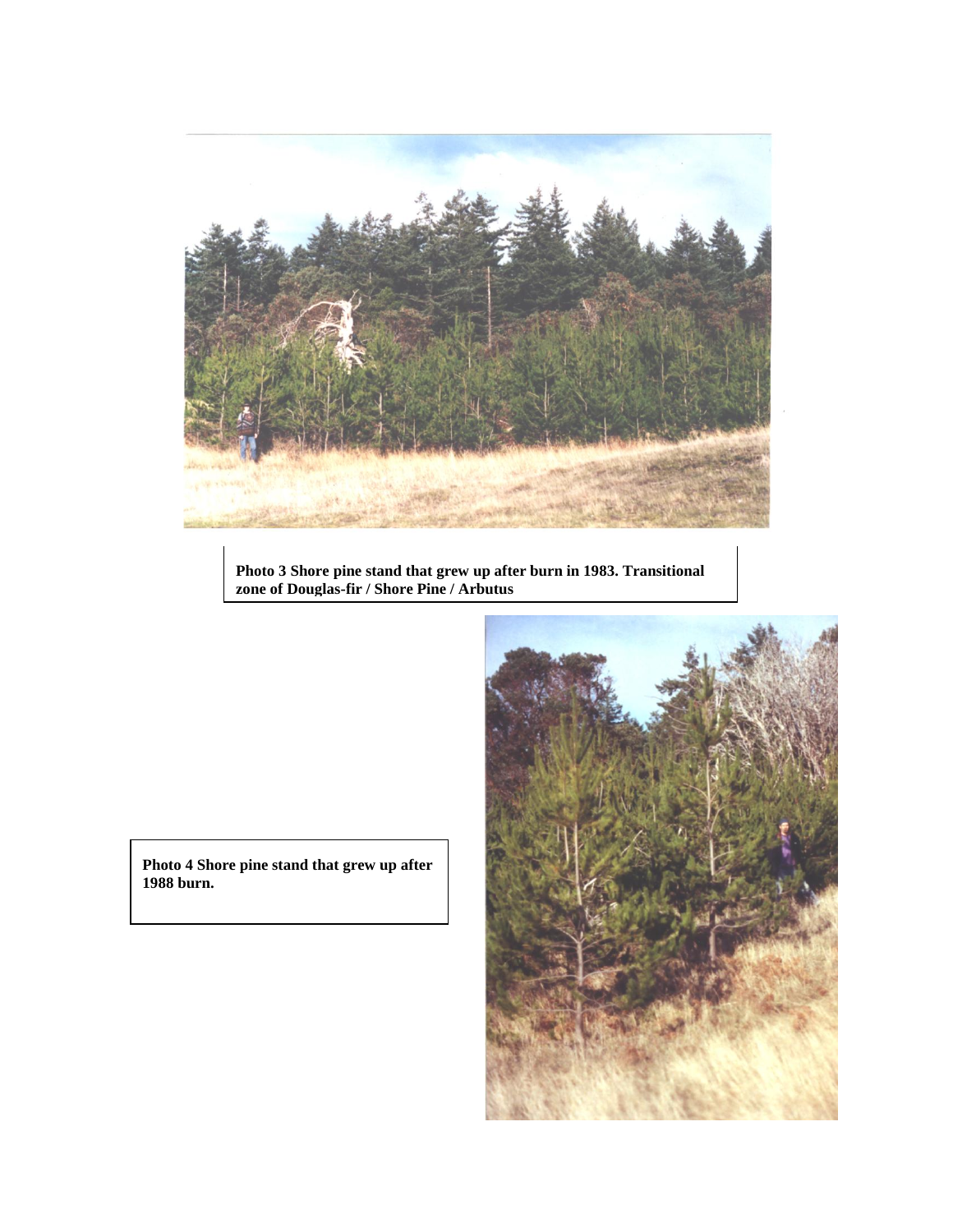

**Photo 5 Head of the trail that comes out to the bluffs. Polygon 24 Douglas-fir / Oniongrass ecosystem where Checkerspot larvae have been sighted.**



**Photo 6 Looking west into Management Zone 1 showing encroachment of Douglas-fir and erosion of bluffs.**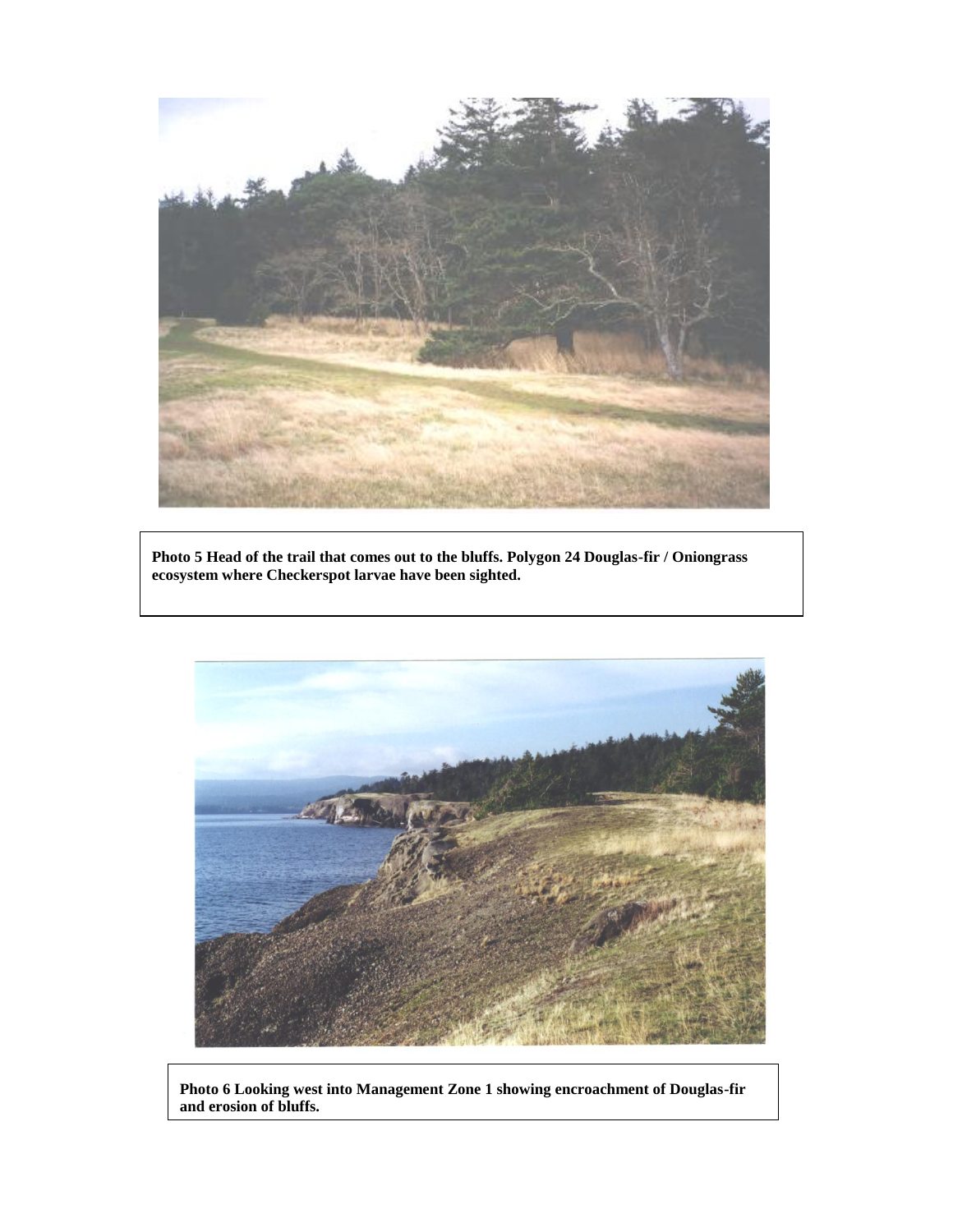

**Photo 7 Looking east down into Management Zone 2 of Polygon 25 with Fescue / Camas and Douglas-fir / Shore Pine / Arbutus communities.**



**Photo 8 Showing edge of transition zone of Douglas-fir / Oniongrass and oaks being shaded out.**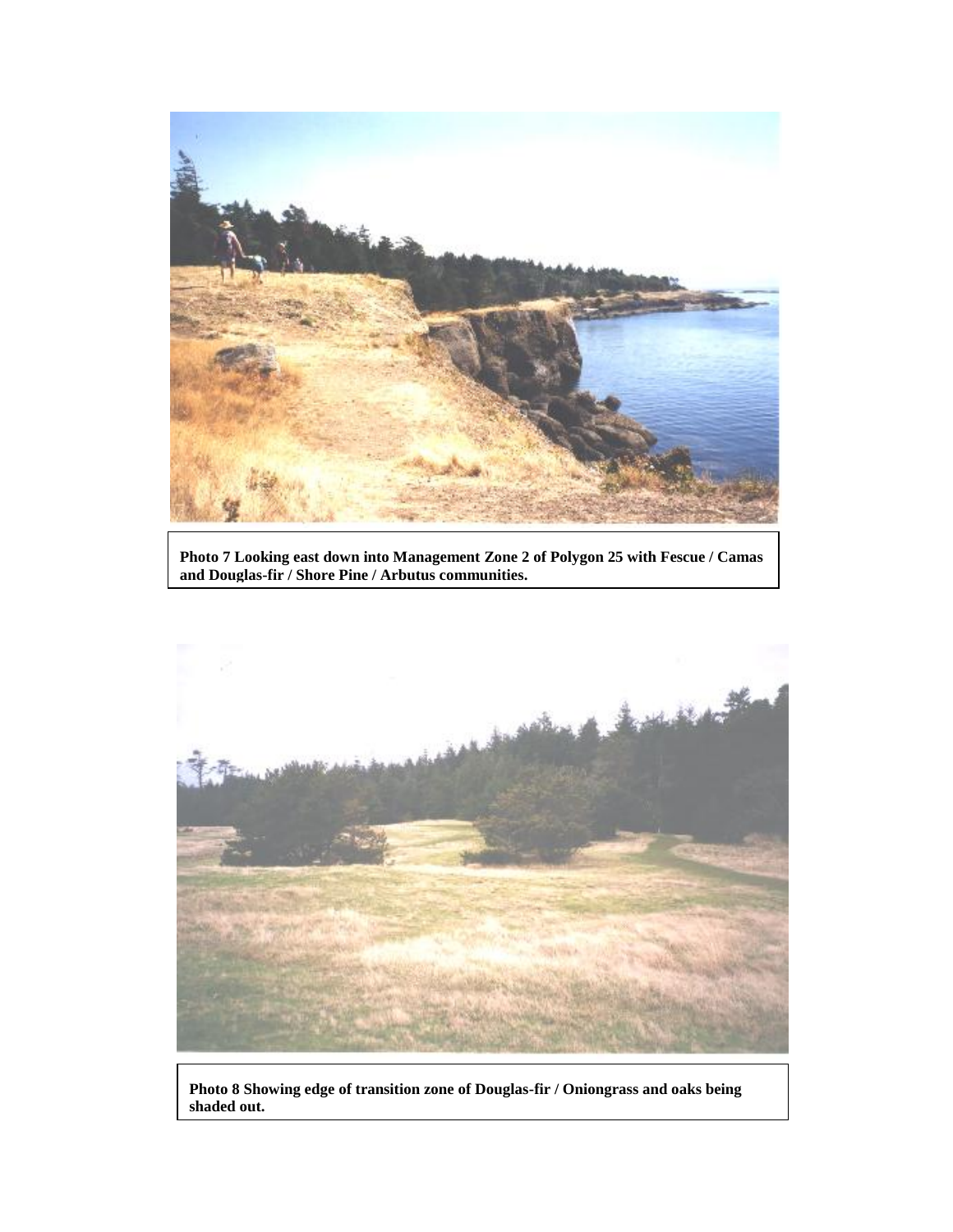

**Photo 9 Wind-maintained stand of arbutus on Flora Islet.**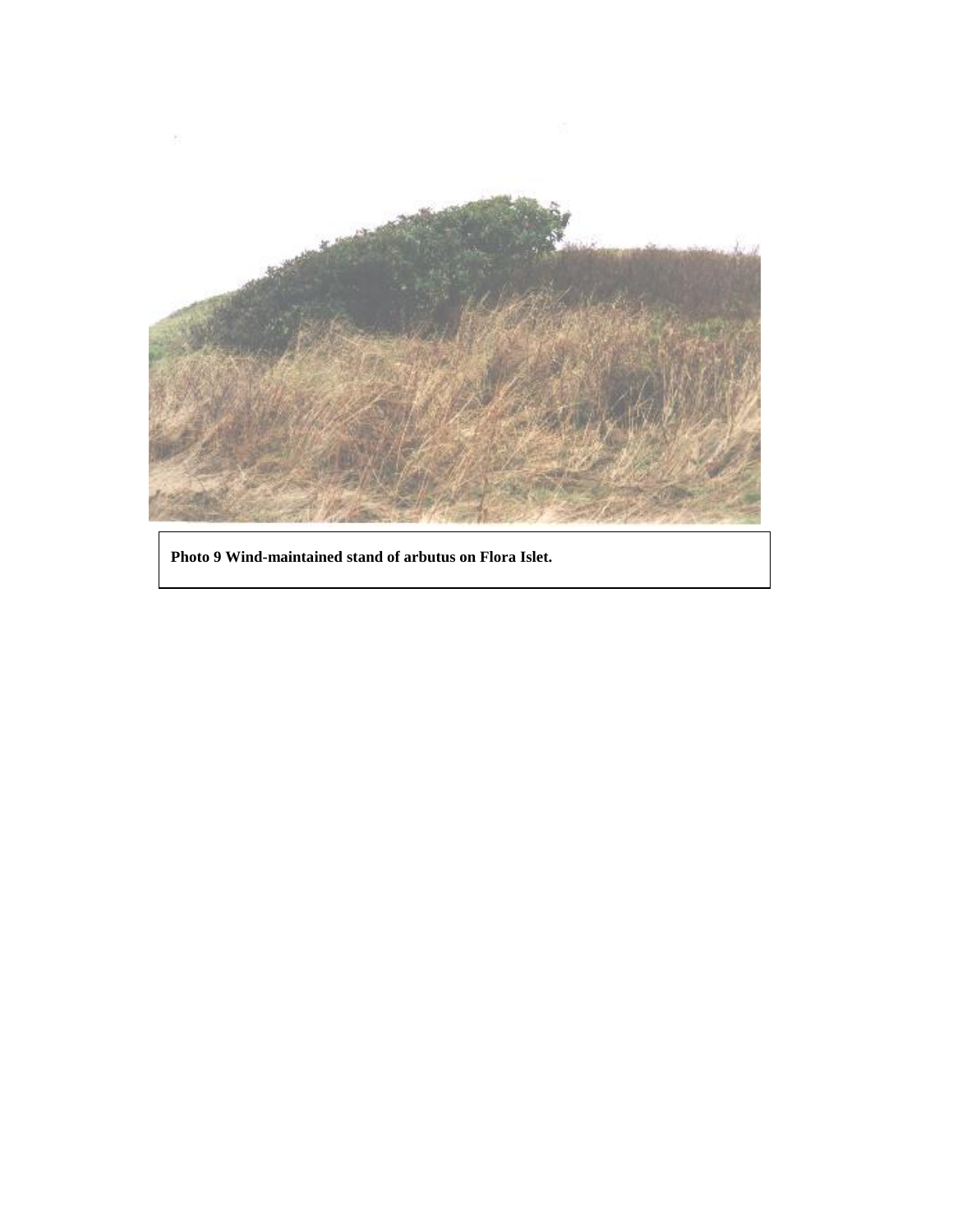

 $\alpha$  ,  $\gamma = \frac{3}{2}$ 



**Photo 10 Change in vigour of vegetation after placement of halibut line on open bluff in Polygon 25.**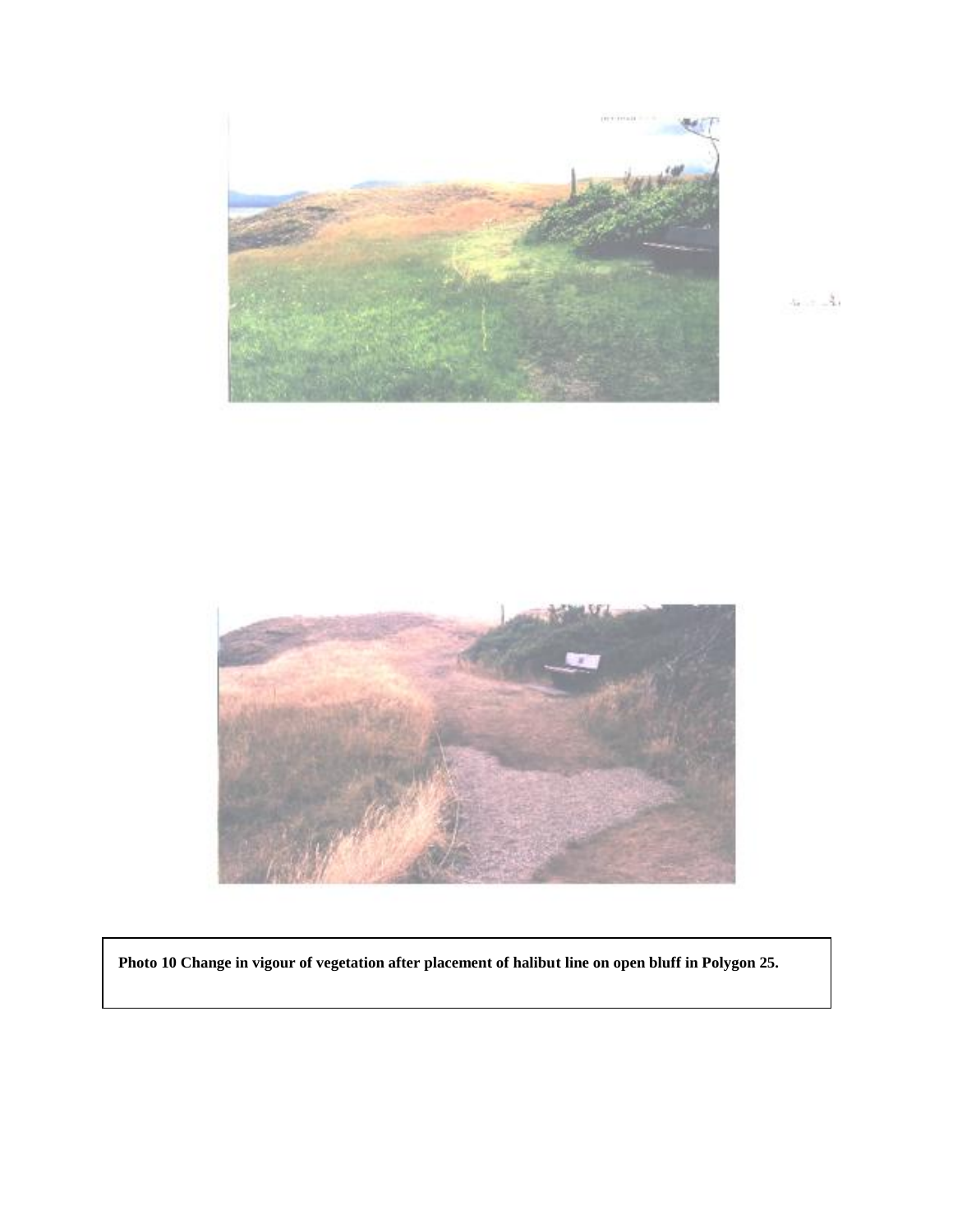



**Photo 11 Change in vigour of vegetation after placement of halibut line on open bluff in Polygon 25.**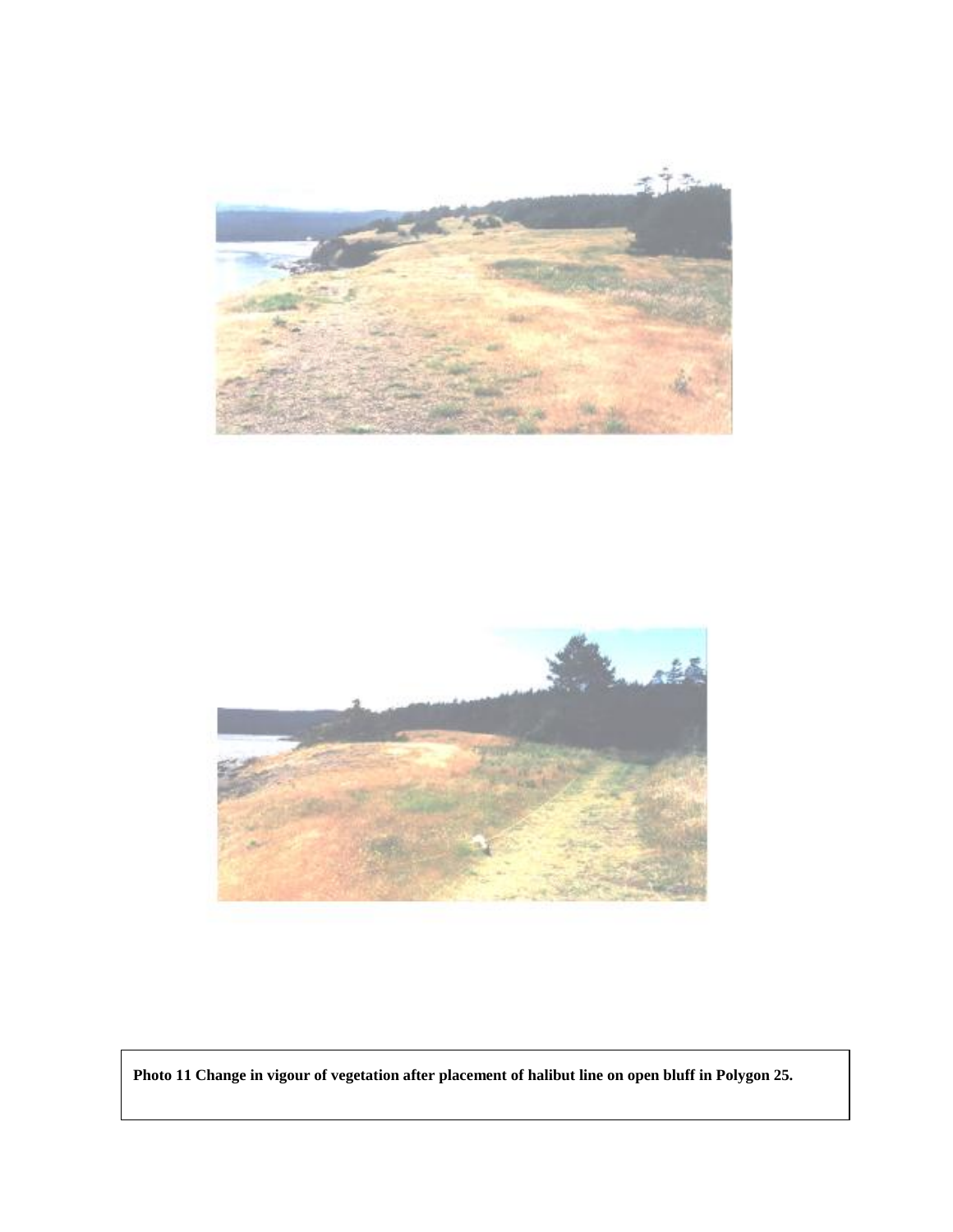**Photo 12 Fire History Map from 1919 to 1979. Since then there have been many more fires but they were recorded incorrectly on a digital database. Most of the fires In the last 30 years are around St. John Pt. Number refers to year of burn.**

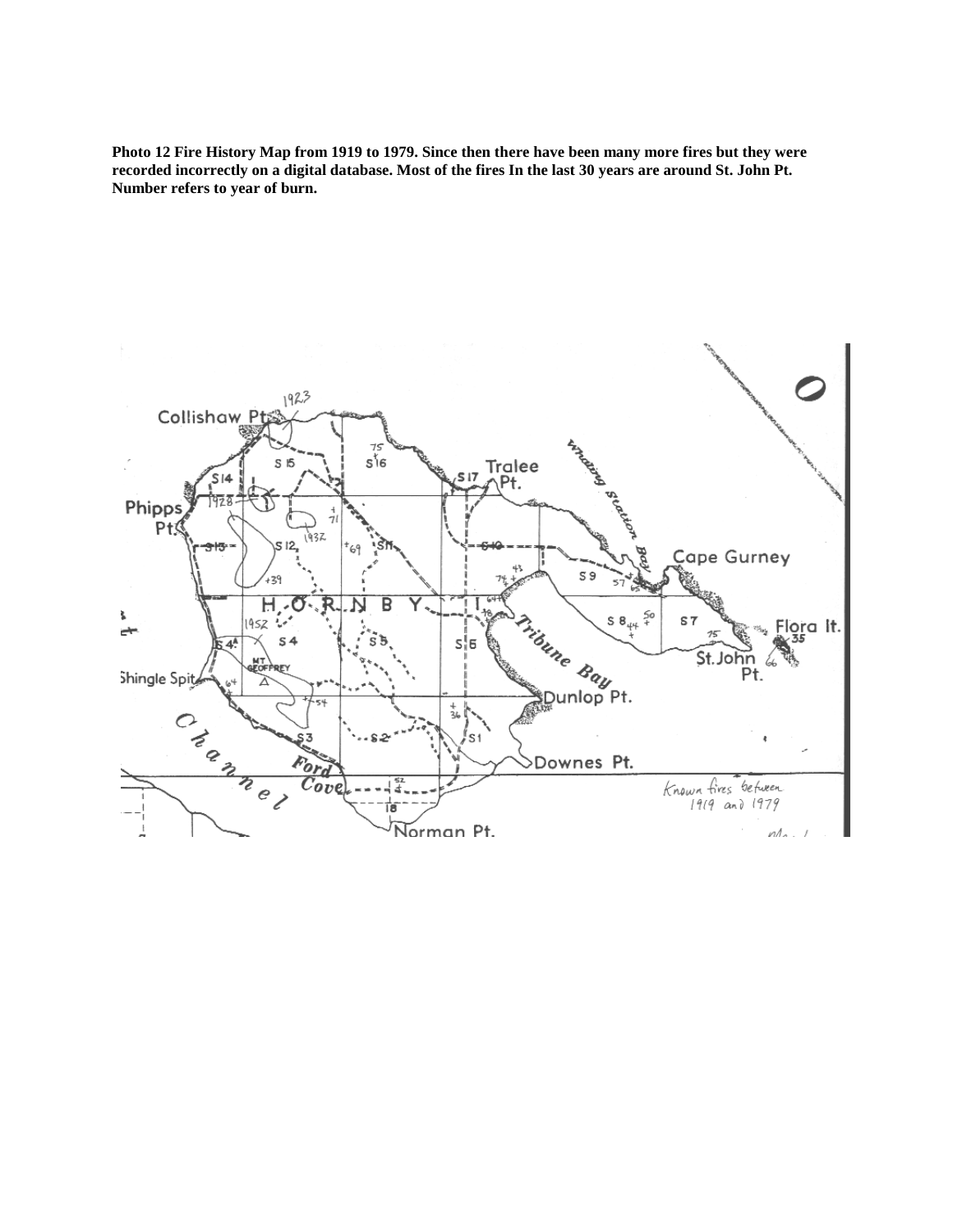

**Photo 13 Airphoto from 1971 showing bluffs and degree of encroachment. Note most of the Shore Pine that you see in the recent airphotos (16) in the grassy areas have filled in since this date.**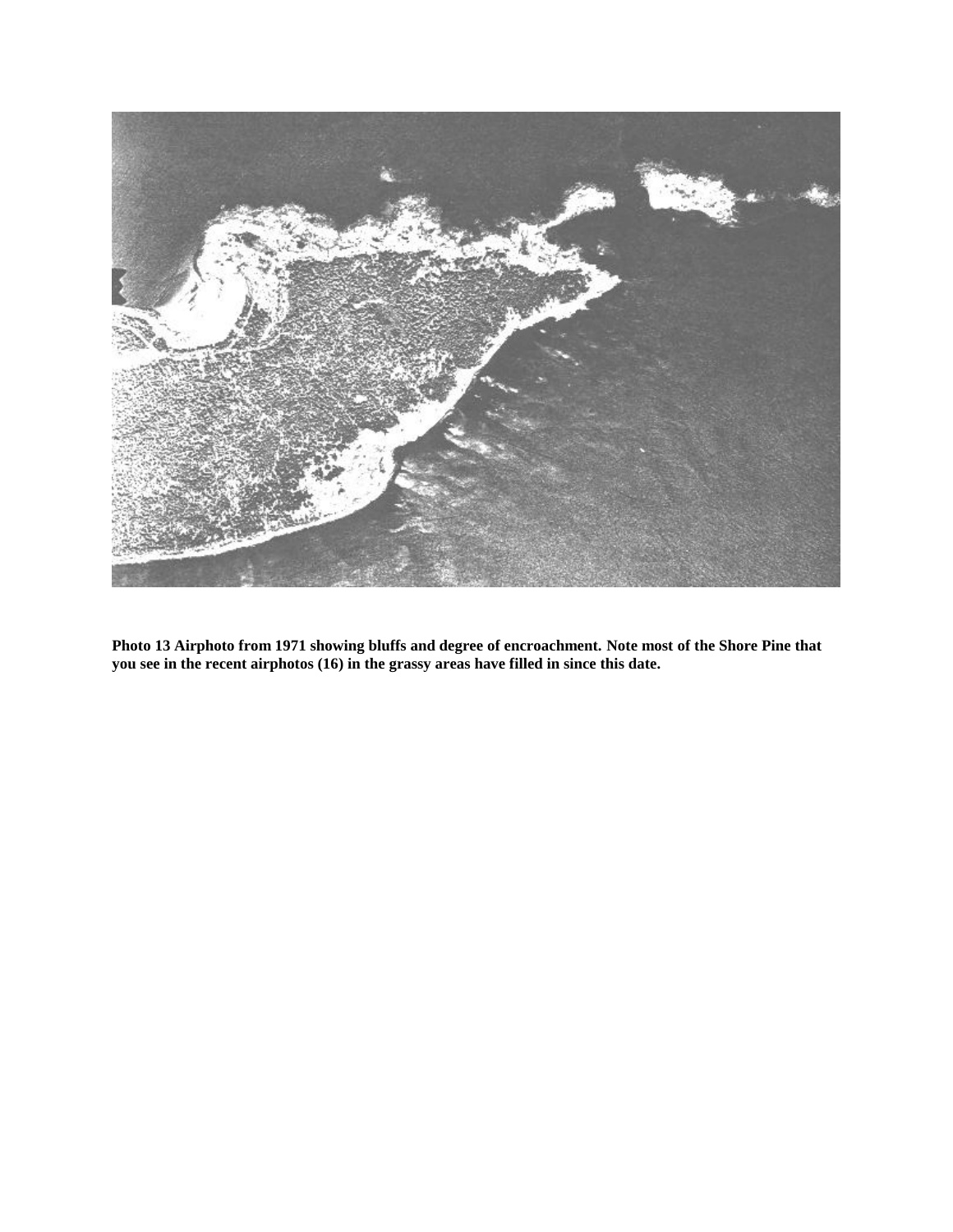

**Photo 14 Airphotos taken July 7th, 1997 of Helliwell Provincial Park. Black lines are polygon delineation for TEM.**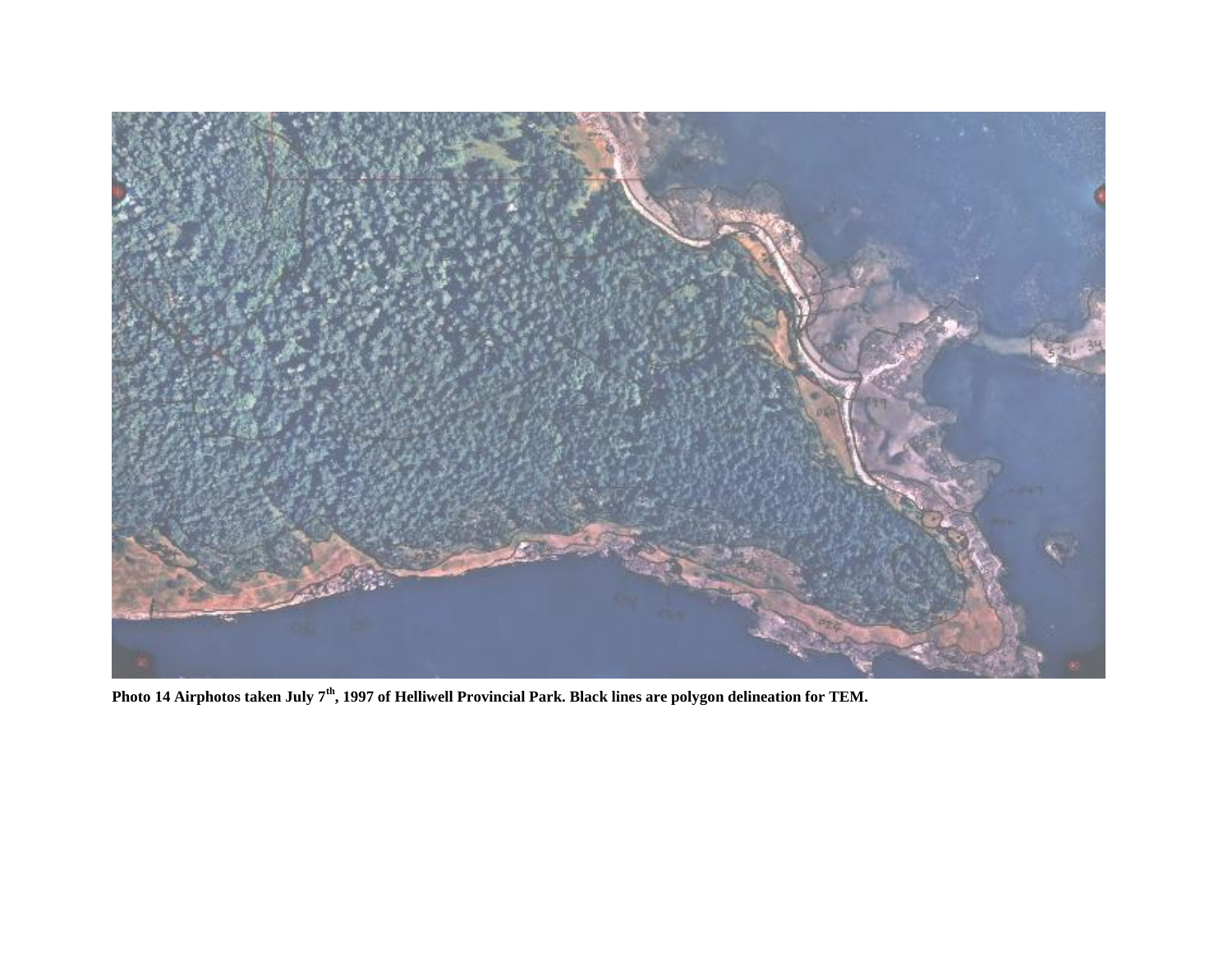

**Photo 15 Airphotos taken July 7th, 1997 of Helliwell Provincial Park. Black lines are polygon delineation for TEM. St. John Point and Flora Islet.**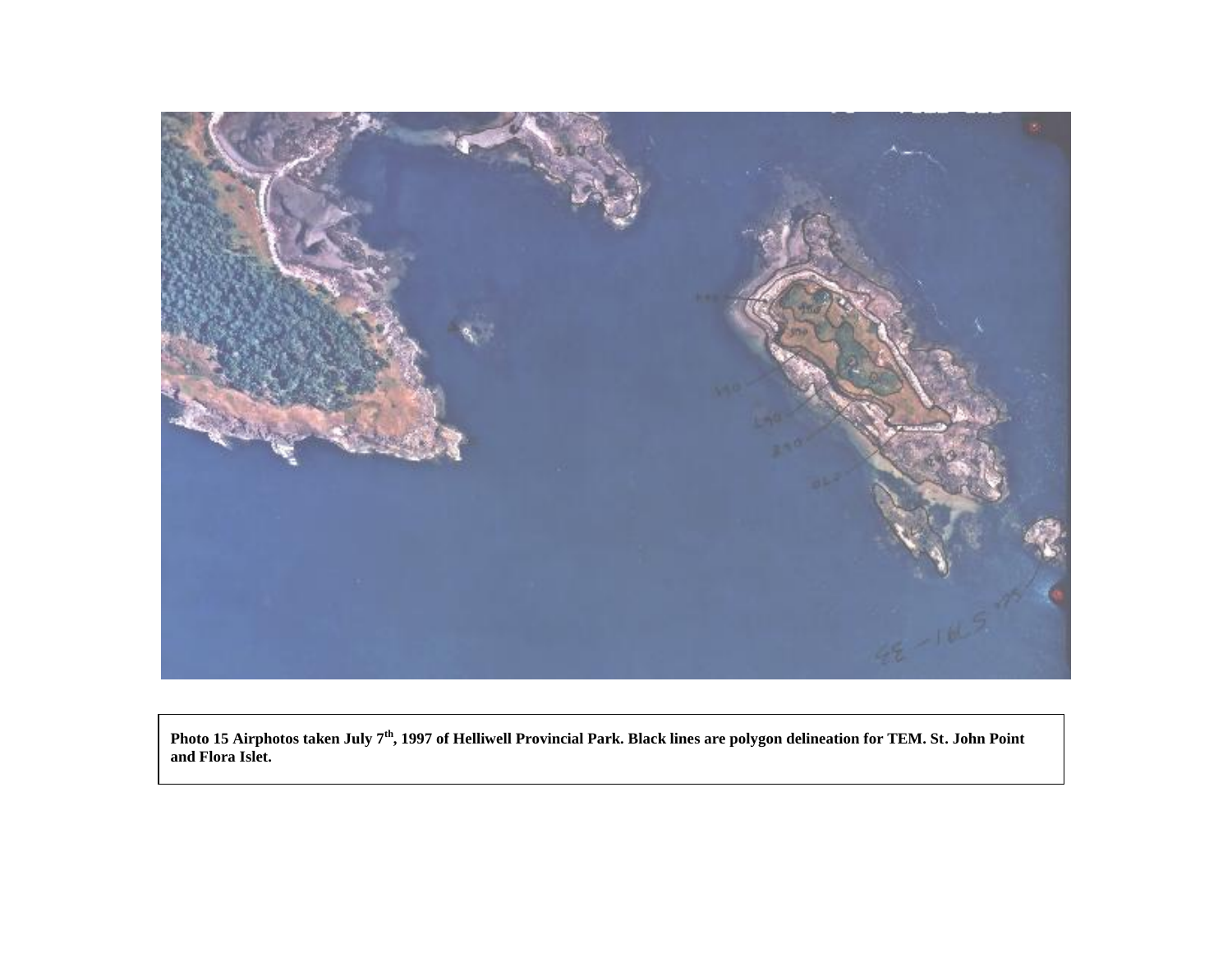

**Photo 16 Airphotos taken July 7th, 1997 of Helliwell Provincial Park. Black lines are polygon delineation for TEM. Western edge of park.**